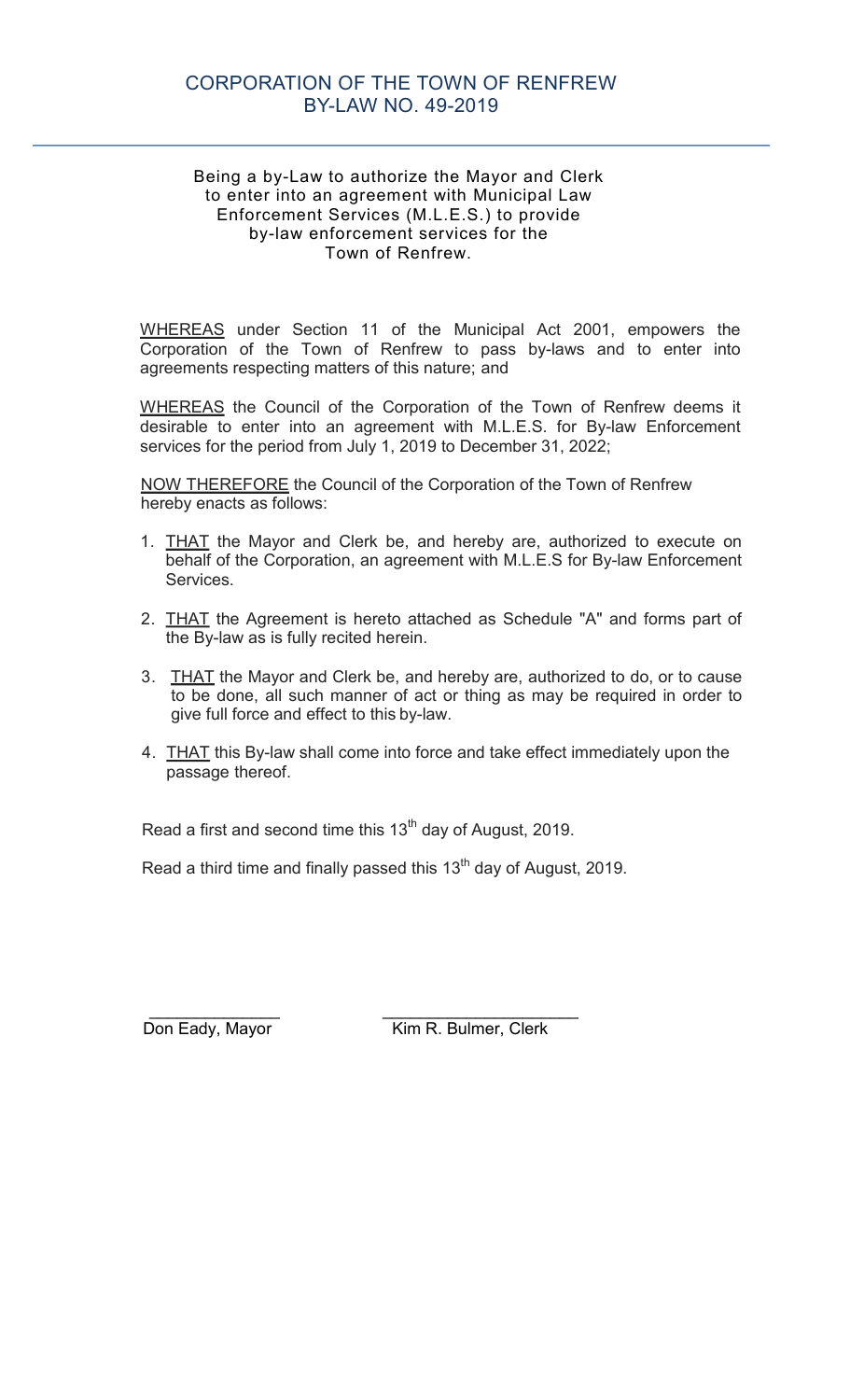## **SCHEDULE "A" TO BY-LAW 49-2019**

THIS AGREEMENT MADE THIS 13<sup>th</sup> DAY OF AUGUST. 2019

#### BETWEEN

# **THE TOWN OF RENFREW**

(Hereinafter called "the Town")

#### **AND**

#### **MUNICIPAL LAW ENFORCEMENT SERVICES** (Hereinafter called "MLES")

WITNESSES THAT:

**WHEREAS** the Town is desirous of providing specific by-law enforcement services to the municipality;

**AND WHEREAS** the Town wishes to engage MLES to provide By-law Enforcement Services on behalf of the municipality;

**AND WHEREAS** MLES has represented to the Town that it is qualified to provide the services described herein;

**AND WHEREAS** the Town requires the skill and attention of MLES to provide the services for the enforcement of by-laws;

**NOW THEREFORE** in consideration of the premises and the mutual covenants hereinafter contained. the parties hereto agree as follows:

#### **SECTION 1 - INTERPRETATION**

- 1.1 **Agreement** means this Agreement for Services.
- 1.2 **By-law Enforcement Services** means:
	- (a) to promote by-law awareness and provide by-law enforcement through a combination of Proactive (Prevention - Education - Awareness) and Reactive activities in accordance with the objectives established by Council through the Town's contact person;
	- (b) to investigate complaints. conduct investigations, submit investigation reports and take appropriate action to prevent a continuation of the offences;
	- (c) to resolve matters in a timely and effective manner;
	- (d) to keep records, prepare court documents, attend court, and assist in the prosecution of by-law offences;
	- (e) to establish a positive working relationship and regularly liaise with the O.P.P., Provincial Prosecutor, Chief Building Official, Court staff and others;
	- (f) to submit reports and prepare Court documents in order to prosecute offenders through the Provincial Offences court system;
	- (g) to enforce specific by-laws as required; and
	- (h) to review by-laws, make recommendations for change where necessary and prepare draft by-laws for review.
- 1.3 Words importing the singular include the plural and vice versa, and words importing gender includes all genders.
- 1.4 This Agreement constitutes the entire agreement between the parties pertaining to the subject matter hereof, and supersedes all prior agreements, understandings, negotiations and discussions, whether oral or written, of the parties, and there are no warranties, representations or other agreements between the parties in conjunction with the subject matter hereof, except as specifically set forth herein and therein. No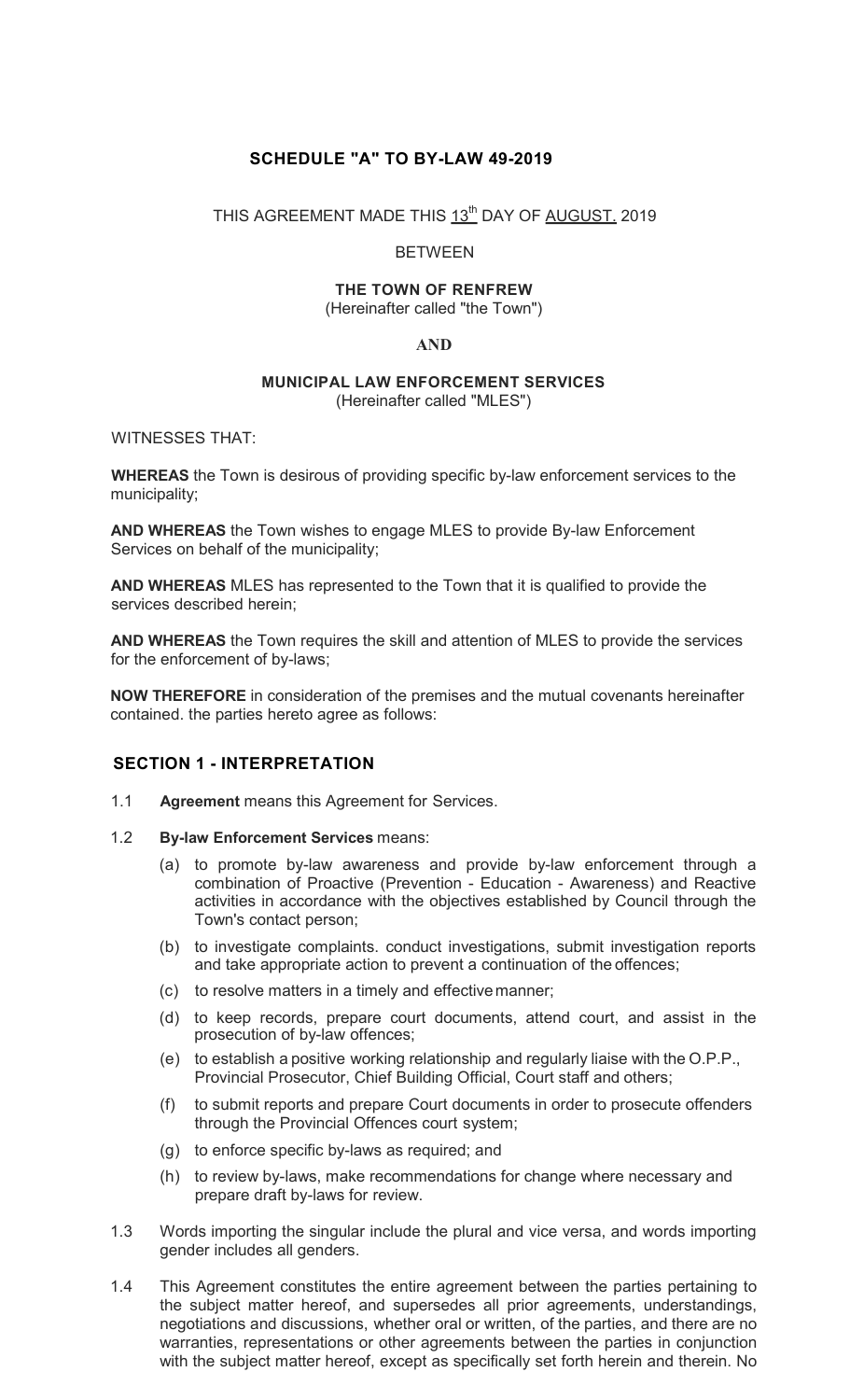supplement, modification or waiver or termination of this Agreement shall be binding unless executed in writing by the parties to be bound thereby.

- 1.5 This Agreement shall be construed in accordance with the laws of the Province of Ontario and laws of Canada applicable therein, and shall be treated, in all respects, as an Ontario contract.
- 1.6 This Agreement may be cancelled by either party with 30 days written notice to the other party.

## **SECTION 2 - MLES' RESPONSIBILITIES**

2.1 The Town engages MLES and the MLES agrees to provide By-law Enforcement Services for the Town's by-laws, including, but not limited to:

| Signs                      | <b>Bv-law 19-95</b> |
|----------------------------|---------------------|
| Dog Control                | Bv-law 17-2000      |
| <b>Cat Control</b>         | By-law 18-2000      |
| <b>Noise</b>               | By-law 14-2005      |
| <b>Waste Collection</b>    | By-law 31-2008      |
| Parking                    | By-law 29-2012      |
| Taxi                       | By-law 33-2012      |
| <b>Refreshment Vehicle</b> | Bv-law 36-2013      |
| <b>Transient Trader</b>    | By-law 63-2013      |
| <b>Clean Yards</b>         | By-law 19-2016      |
| <b>Property Standards</b>  | By-law 20-2016      |
| <b>Prohibited Animals</b>  | By-law 26-2016      |

- 2.2 MLES shall report directly to and carry out these and other such responsibilities as assigned from time to time by designated Town staff.
- 2.3 MLES covenants and agrees that during the term of this Agreement, it will: devote sufficient time, attention and ability to fulfilling the requirements of this Agreement, and in particular shall respond to calls for assistance in a timely and prudent manner; and
	- (a) refrain from engaging in any activity which will, in . any manner, directly or indirectly, prevent it from fulfilling **its'** obligations under this Agreement.

## **SECTION 3 - SERVICE HOURS**

3.1 Normal hours of service are 8 am - 4 pm Monday to Friday. However, officers are occasionally required to work outside of the normal service hours and days of the week to meet the needs of the service. The actual hours per day or days per week are whatever it takes to provide the service.

## **SECTION 4 - TRANSPORTATION, EQUIPMENT and UNIFORMS**

- 4.1 MLES will provide all vehicles necessary for the provision of services under this Agreement. Currently, SUV type vehicles are used. Vehicles are readily identified as By-law vehicles and bear the company logo and are marked "By-law Enforcement" & "Peace Officer"
- 4.2 MLES will supply all necessary decals and markings to identify the vehicles as a "Bylaw Enforcement" vehicle.
- 4.3 The Town will provide any specialized equipment required to effectively investigate complaints requiring specialized equipment. MLES will provide all other equipment and supplies required for normal By-law Enforcement.
- 4.4 MLES will provide suitable uniforms for all staff members. Members will be clearly identifiable as "By-law Enforcement Officer". Uniforms will consist of dark blue or black police style cargo pants, seasonal shirts - grey, black or blue, black or dark blue sweater and a seasonal patrol jacket. Should the client desire specific uniform attire this can be accommodated.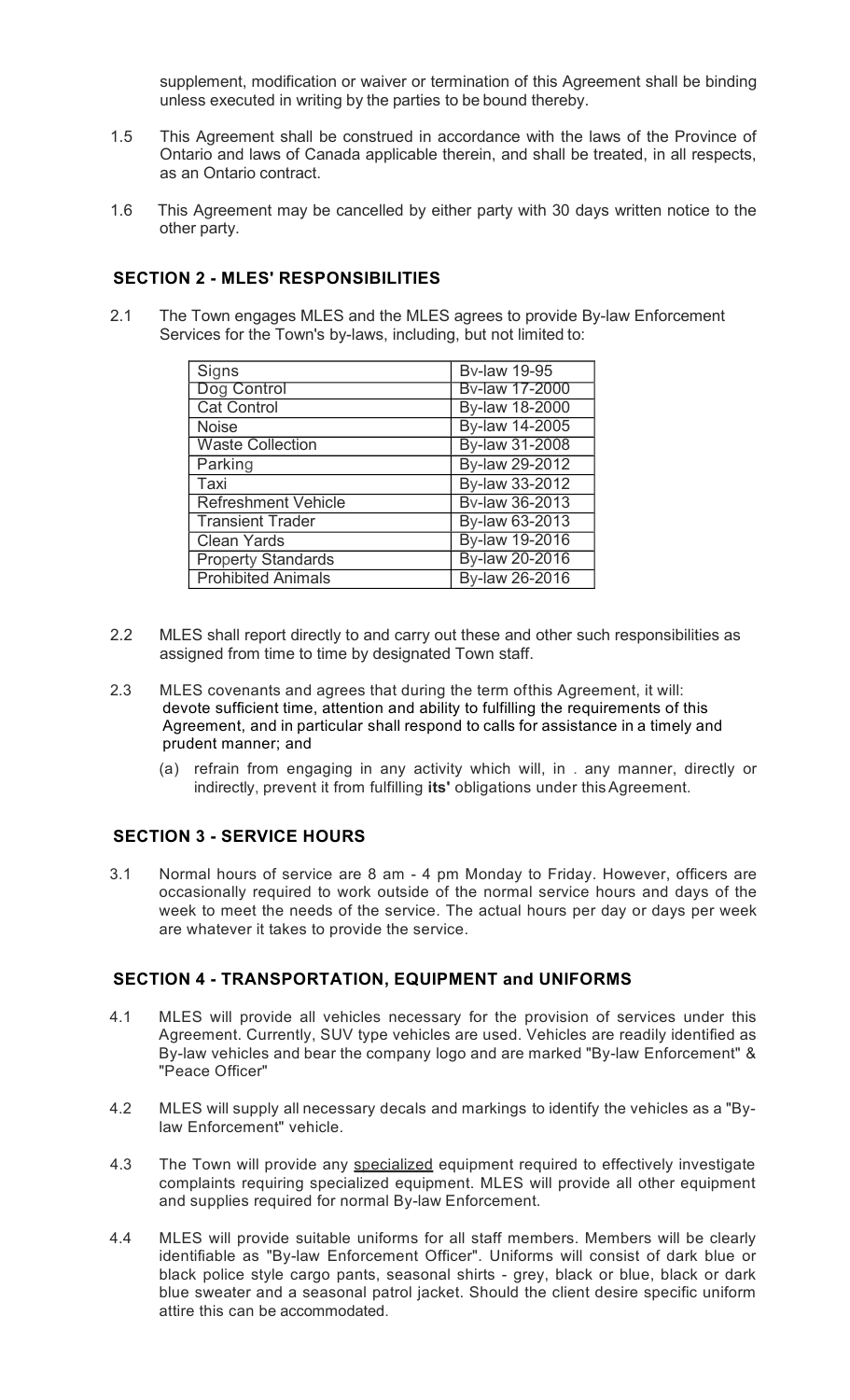#### **SECTION 5- COMMUNICATION**

5.1 Primary communication between designated Town staff and the By-law Enforcement Officers will be by e-mail, cell phone and telephone. Cell phones and operational costs related to communication are the responsibility of MLES.

## **SECTION 6 - COMPENSATION**

6.1 Level of Service

Forty-five (45) hours per week by-law enforcement plus ten (10) hours per week for Parking Ticket Administration, including the enforcement of all specified by-laws including Animal Control to the extent that MLES will enforce the animal control bylaws during normal business hours. Services also includes the Administration of the Parking Control Program, Ticket Tracking and Management of the Part II POA Plate Denial Program. Emergency Calls only (vicious dogs) will be handled outside of regular business times.

#### 6.2 Compensation

- a) July 1, 2019 to December 31, 2019 \$85,800 per year, plus HST
- b) January 1, 2020 to December 31, 2020

The base compensation of \$85,800/year will be increased by the lessor of 2% or the change in the Canadian All Items Consumer Price Index from December 2018 to December 2019, plus HST.

c) January 1, 2021 to December 31, 2021

The compensation calculated in b) will be increased by the lessor of 2% or the change in the Canadian All Items Consumer Price Index from December 2019 to December 2020, plus HST.

d) January 1, 2022 to December 31, 2022

The compensation calculated in c) will be increased by the lessor of 2% or the change in the Canadian All Items Consumer Price Index from December 2019 to December 2020, plus HST.

6.4 MLES shall submit invoices on the  $20<sup>th</sup>$  of the month and payment is due within 14 days of receipt. Invoice amounts are calculated by dividing the annual compensation (calculated in a), b), c) or d) above as applicable) by 12.

## **SECTION 7 - TERM**

7.1 The Term of this agreement shall be from July  $1<sup>5</sup>$ , 2019 to December 31, 2022.

#### **SECTION 8 - GENERAL**

- 8.1 MLES shall be responsible for paying all benefits of employment related to performing the services contemplated herein, such as Canada Pension Plan, Employment Insurance and personal insurance, and shall not be deemed to be an employee of the Town. If requested, MLES shall obtain a clearance for payment of Worker's Compensation and shall provide a copy of same to the Town, thereby releasing the Town from any obligation to pay such benefit to MLES or any employees. The Town shall not withhold any monies under the Income Tax Act for the Contractor.
- 8.2 MLES shall provide the Town with proof of insurance for public liability related to the acts or omissions of MLES in carrying out the services required in this Agreement, in an amount of not less than Two Million Dollars (\$2,000,000) and such policy of insurance shall indemnify and save the Town harmless from all acts or omissions of MLES.
- 8.3 If at any time during the term of the contract MLES fails or is unable or unwilling to carry out or perform any of its covenants and obligations herein contained, or shall breach any of its representations and warranties hereunder, including, without limitation of the foregoing, a failure or refusal to comply with any reasonable instructions from time to time, lawfully given by the Town or shall be guilty of fraud,